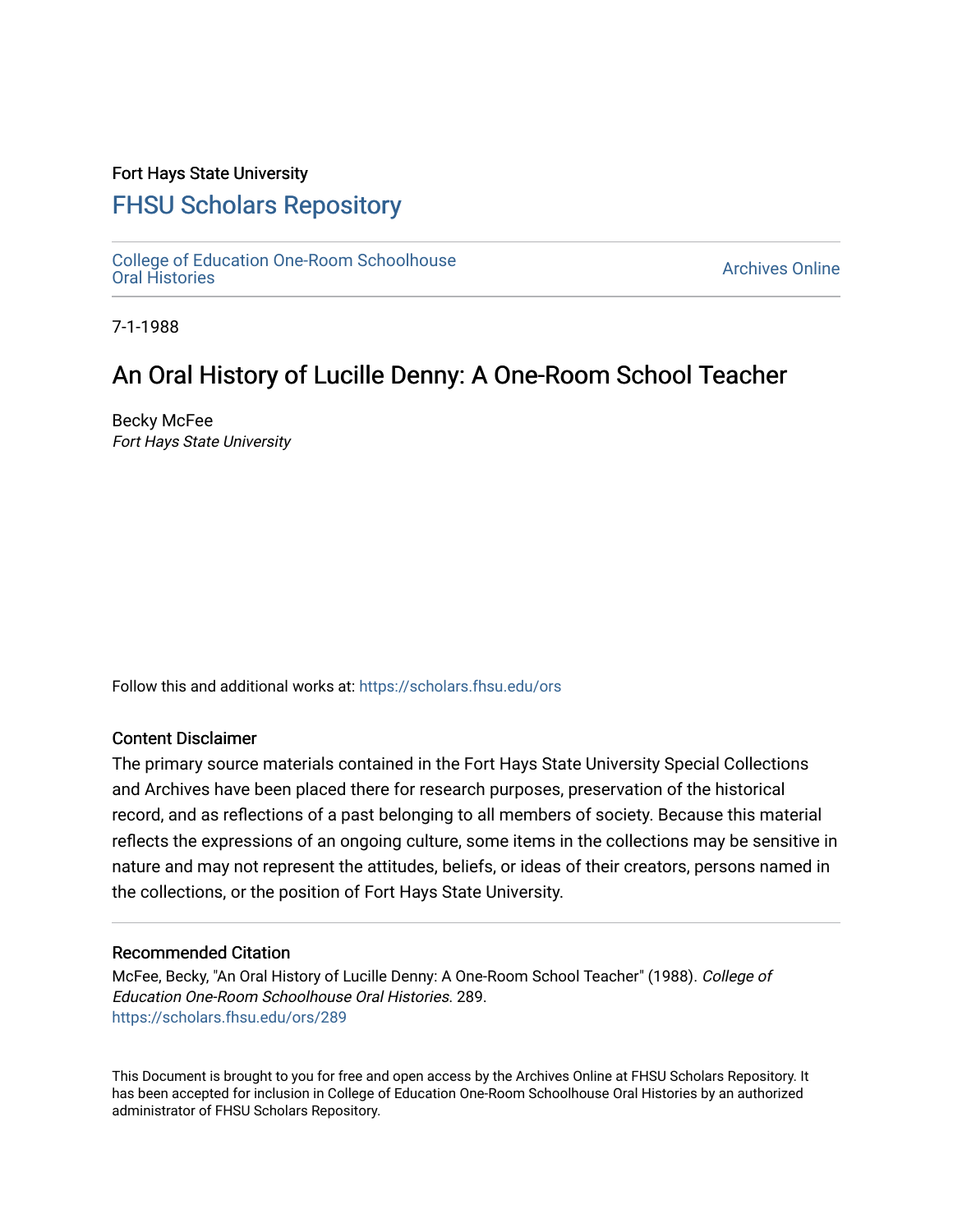AN ORAL HISTORY OF LUCILLE DENNY:

 $\overline{\mathcal{C}}_1$  .

 $\bullet$ 

 $\pmb{\S}$ 

 $\mathcal{Q}^{\mathcal{G}}_{\mathcal{A}}$ 

A ONE- ROOM SCHOOLTEACHER

### In partial fulfillment of the requirements for Education 803 at Fort Hays State University

Summer 1988

Berly McFee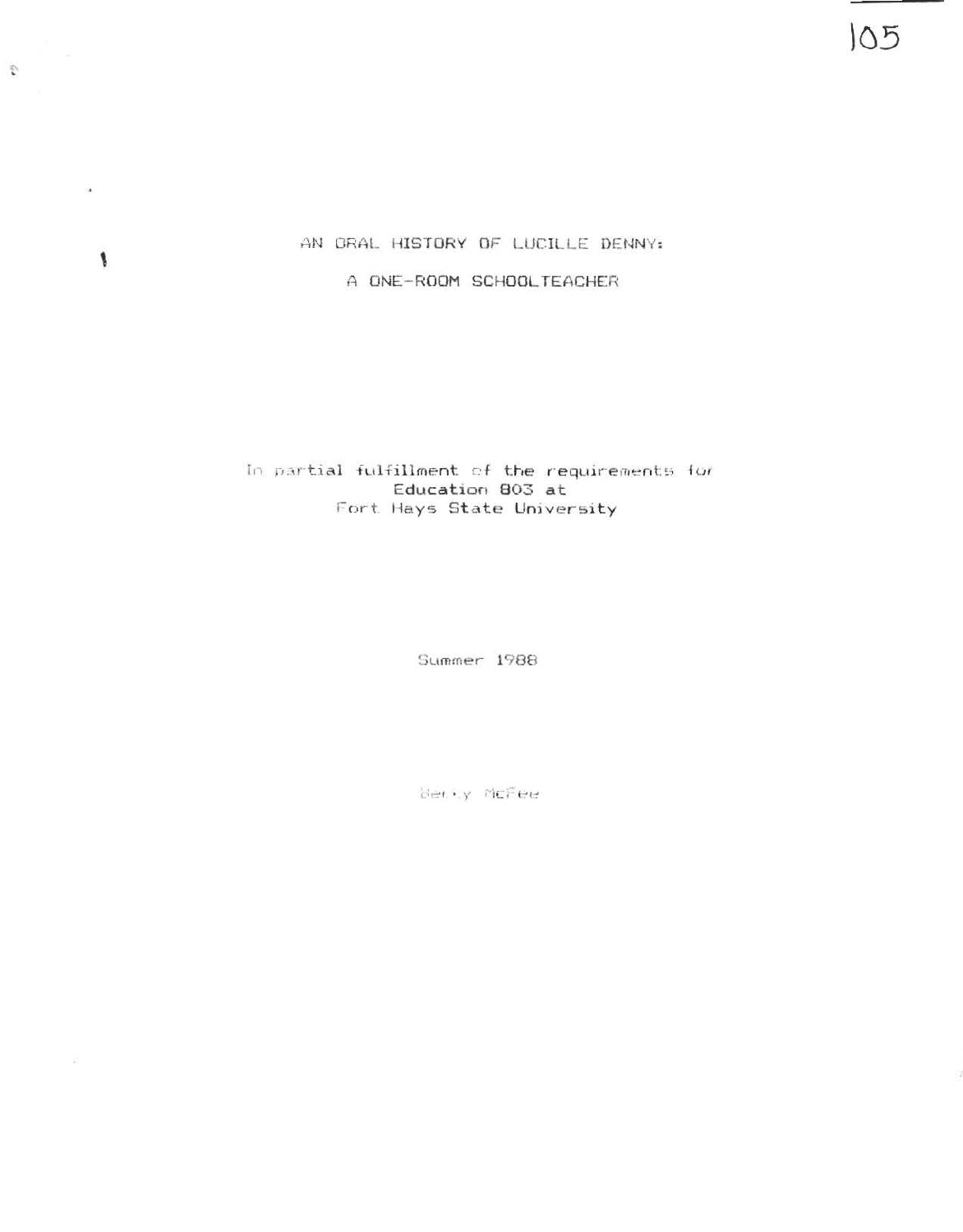#### CHAPTER 2

#### ORAL HISTORY

BECKY: Did you attend a one-room school?

LUCILLE: I had it lucky when I was a child, I just walked across there to the schoolhouse and got to come home for dinner. We were so glad when it stormed, because our daddy would bring us a nice lunch.

Teachers wouldn't go to school like I had to go to school. That was hard-up times. It's hard-up now but, oh, Becky, it was awful then. In high school, I stayed with an older lady. Must have been the last two years. The bedroom was just big enough for a single bed and there was just a place to walk, that's all . You could just walk in and walk out. You'd hang the things on the door - your clothes. I didn't have many.

Lots of times for lunch I had a candy bar or a hamburger, maybe. No, I knew that it was my daddy's last dollar lots of times that he gave me. I often told him that I was going to quit but he always told me that he wanted me to go on and finish.

The first two years I stayed in Asa David's basement, and Freda (Most) and I lived together . We had a little old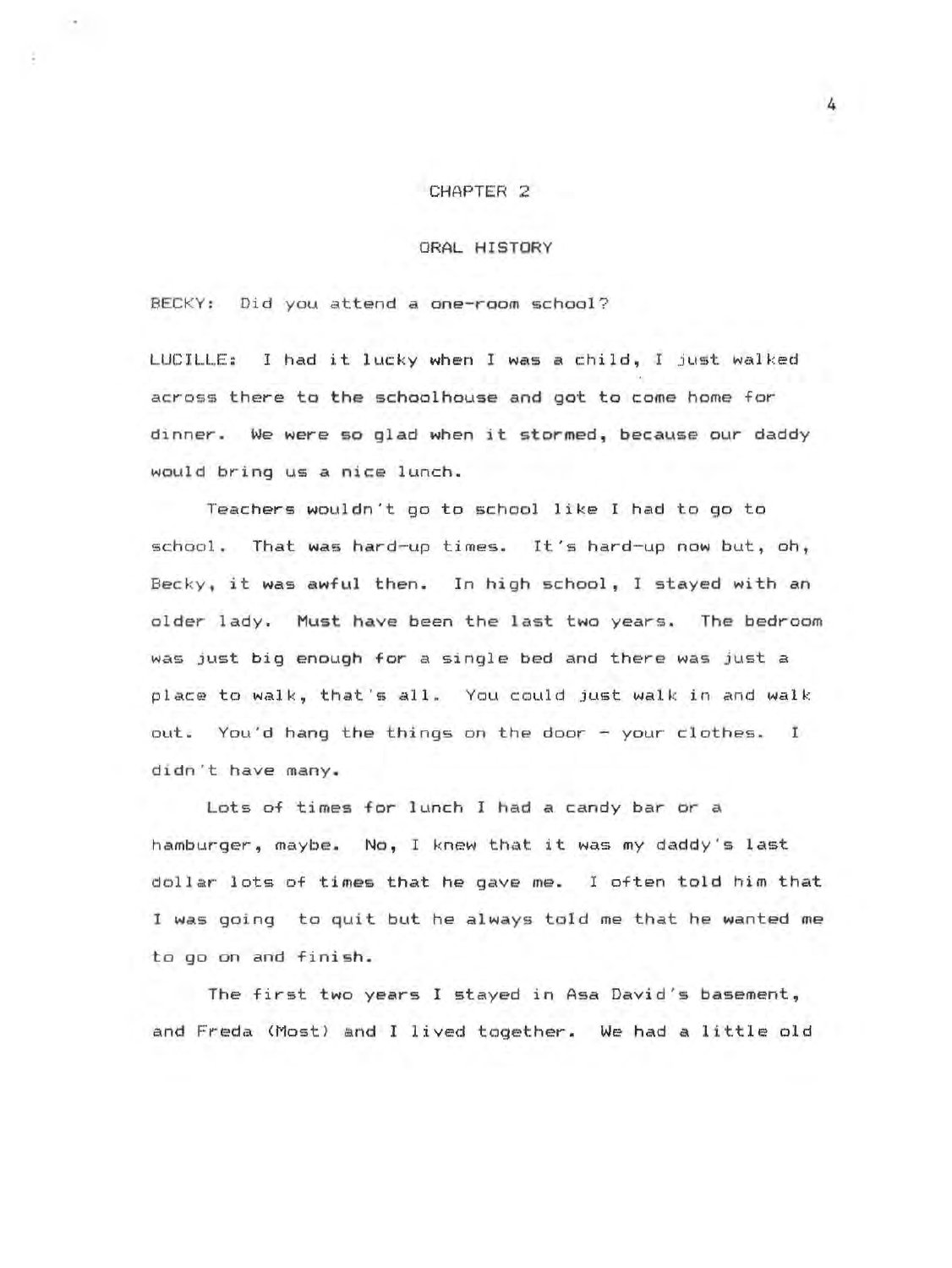bulb that hung down from the middle of the room to study by. Kids wouldn't go to school **like** that today.

BECKY: How did you get your paycheck?

÷.

LUCILLE: How'd you get your paycheck? Well, that was interesting! They gave you what they call a voucher. Then I'd start out and go to each one of the board members and they had to sign the thing. When you got to the treasurer she wrote out your check. You had to go get it.

BECKY: In Atwood or somewhere else?

LUCILLE: Nope, right out there in the country. I taught that school down on the creek by Albert Downing's... maybe that 's where Kogl 's live now. But when the end of the month came I had to go to... anyway, down where Malcolm has his hogs. That's where I ended up getting my money. You had to go get it, they didn't bring it to you. Oh, you earned every cent you got, I'll tell you.

Whislers, that's the name I'm trying to think of. They lived up on the hill as you came out of Atwood. That's one place I had to go and get my voucher signed.

BECKY: Did a teacher have a voice in salary decisions?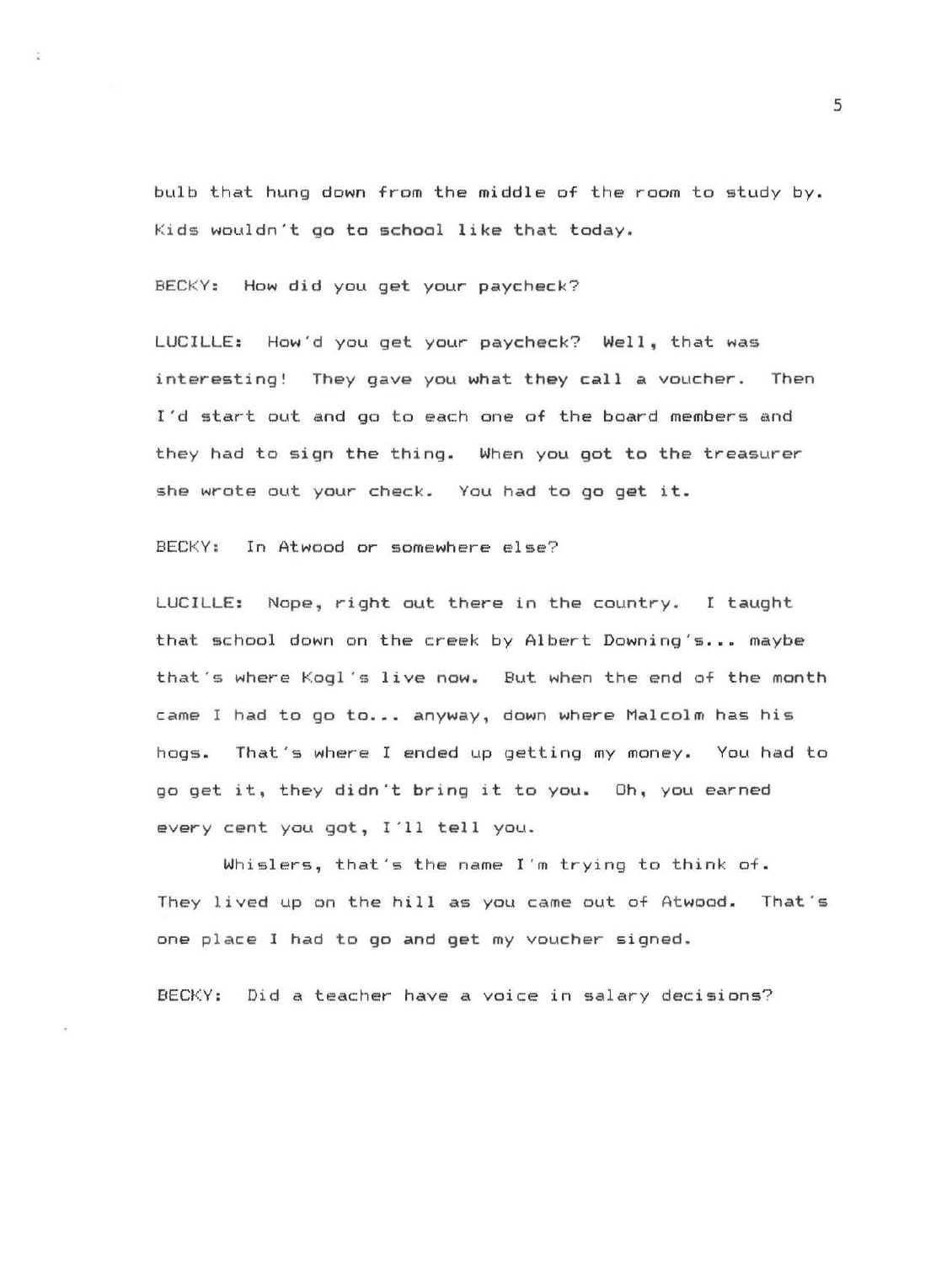LUCILLE: No. And you know we burned coal. They'd bring it in and that would be all we'd get. You'd have to make it last all year. When that was gone, that was it. Teachers nowadays don't know what we did.

BECKY: How many years did you teach?

LUCILLE: I taught seven years.

BECKY: All of them in a one-room school?

LUCILLE: Yes. I finished out a term over here at Chardon. The teacher ... ! don't remember ••. she got in trouble and had to leave or something and I finished that term.

Then, I came over in...maybe you used to see that cement over in Bishop's field. That pile of cement, well, that was School Number 44. I taught there. I walked from there over to here just lots of times. It was about two miles. Carolyn was on the way the last year, and I ••• Denny's lived right over here and they had a little boy named Jack. He was as cute as the dickens. I liked little kids so I asked his parents to let him go the last month of school. They were afraid he would tear up things, but I assured them that he wouldn't. So he and I walked. We'd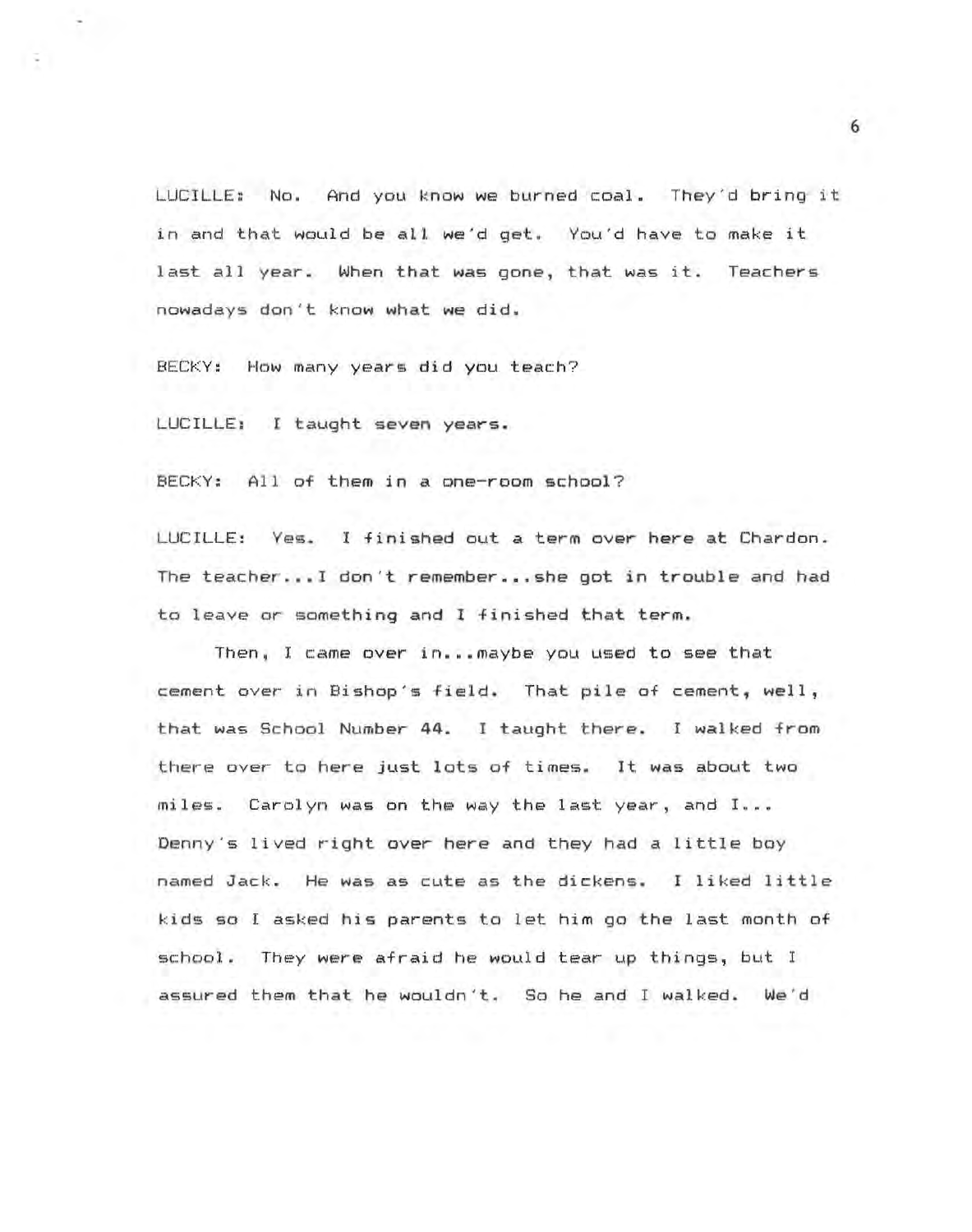get over here a ways and he would ask if I was tired. I usually was, so we'd sit awhile. He was just five...oh, he was cute! I saw him here a few **years** ago. A nice looking man.

BECKY: What grade levels did you teach?

LUCILLE: Well, they had all levels from the first through the eighth. You knew that.

BECKY: Did you ever have a school where you had all of those levels?

LUCILLE: No, I never did have them all.

BECKY: What was the usual age for children to begin school?

LUCILLE: They could dome about anytime they wanted to come. Usually about age four or five. A lot of them started when they were five.

BECKY: How did they get to school?

LUCILLE: Most of them walked. Some of them rode a horse.

BECKY: How many students did you usually have?

LUCILLE: I ended up with three over here. That's all there was, three.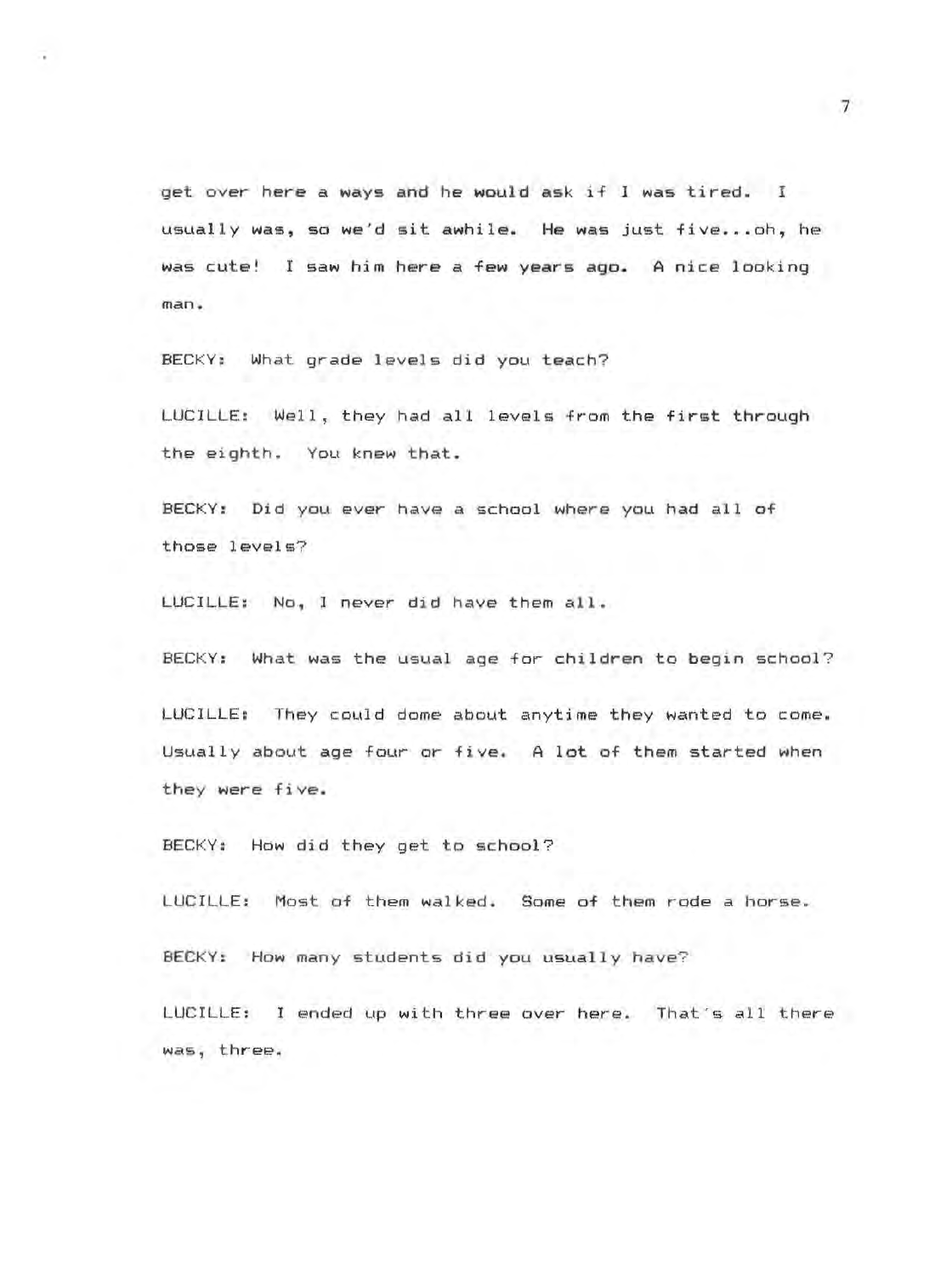#### BECKY: Was that Ercell Bishop and ...?

T.

LUCILLE: Yes, Ercell and your dad and the Kashka kids were over there. They came to me. I fed Ercell many a sandwich. He'd sit and look out the window and I'd tell him to eat his lunch. He always agreed with me, but didn't eat. Finally, I'd break off little pieces of his sandwich and feed it to him.

One time I was sitting out on the porch and here they came. They'd found some little mice and they dumped them in my lap. Maybe you think I didn't get up quick!

BECKY: What was the over-all appearance of the children?

LUCILLE: Oh, my! When I taught down by Binnings there were . That's German. That little fella came to school so nasty that you wanted to hold your nose. Oh, my, his clothes were just terrible. Poor little fella. And I didn't know that he didn't understand my language, my English. But I got him by the collar one day and took him to the board and told him to do the work. His sister told me then that he didn't know what I was saying. Boy, I felt so bad. They never told me. People didn't do things... they never told me that he didn't understand. I felt awful bad about that, cause I did lose my temper with him.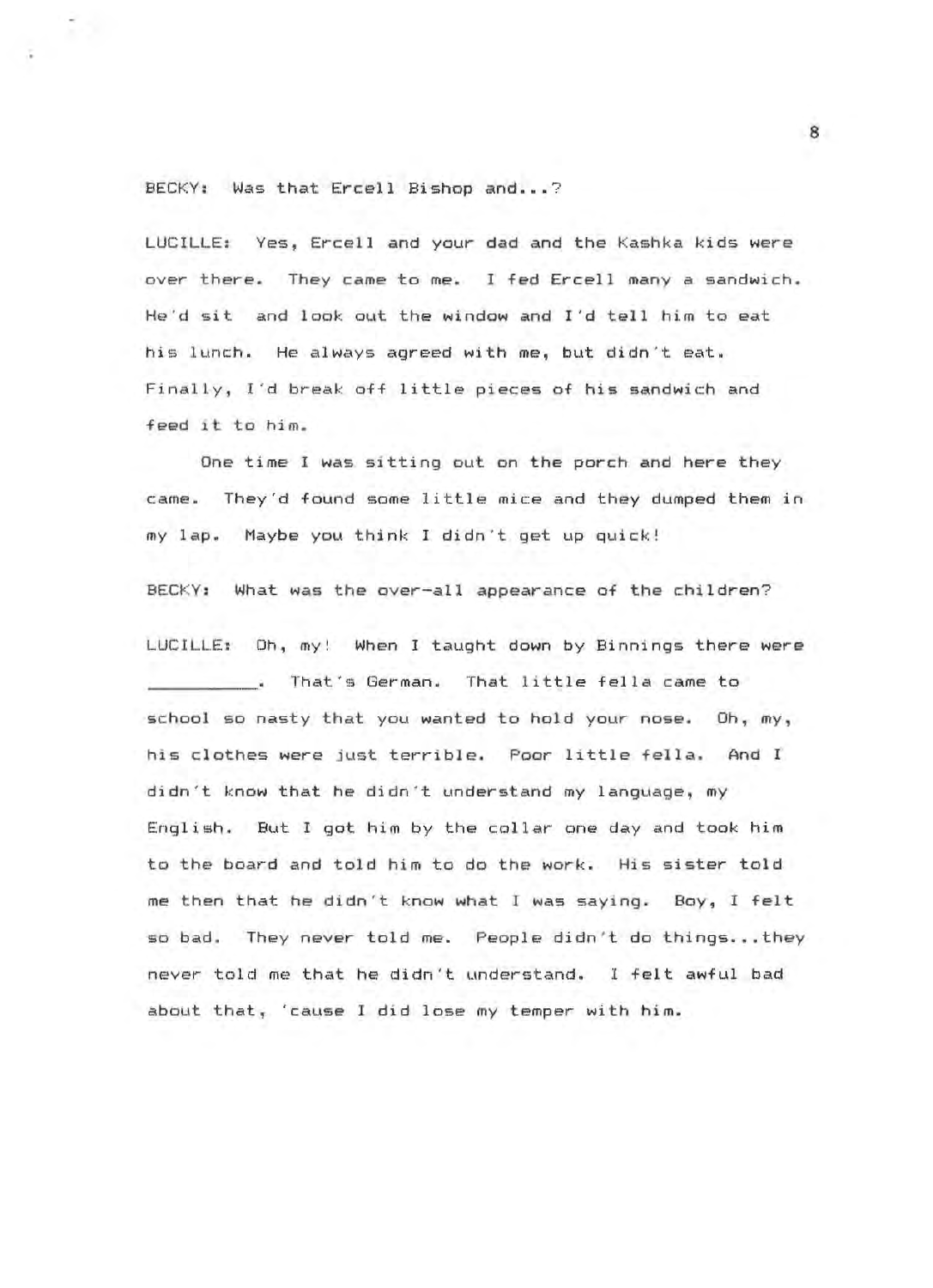BECKY: Did you have any teacher training before you taught or did you just get out of high school and teach?

 $\sim$ 

LUCILLE: I taught right out of high school. Wasn't I brave?! Oh, we just thought we had the world by the horns. I look back now...one summer Irene, Maxine, and I went down to Lenora for four weeks and took training. I don't know what it amounted to, but we were down there and we had a lot of fun. All I got was a second grade certificate, I never got a first grade certificate. Just second grade, and it lasted for two years. Then you had to go do somehthing to renew it.

<sup>I</sup>was so elated the first summer after I got out of school when Albert Downing came one evening and asked me if I'd teach their school. Why, I hadn't been home very long. Oh, boy, I was on cloud nine. It was down there by where Kogl's live. I can't decide where that little old schoolhouse was. It was in some trees...

BECKY: Did they tell you what books you had to use or did the kids bring what books they had at home?

LUCILLE: The children had to buy the books. They had to go buy them.

BECKY: Did they tell you what books to use or did they just use what they had?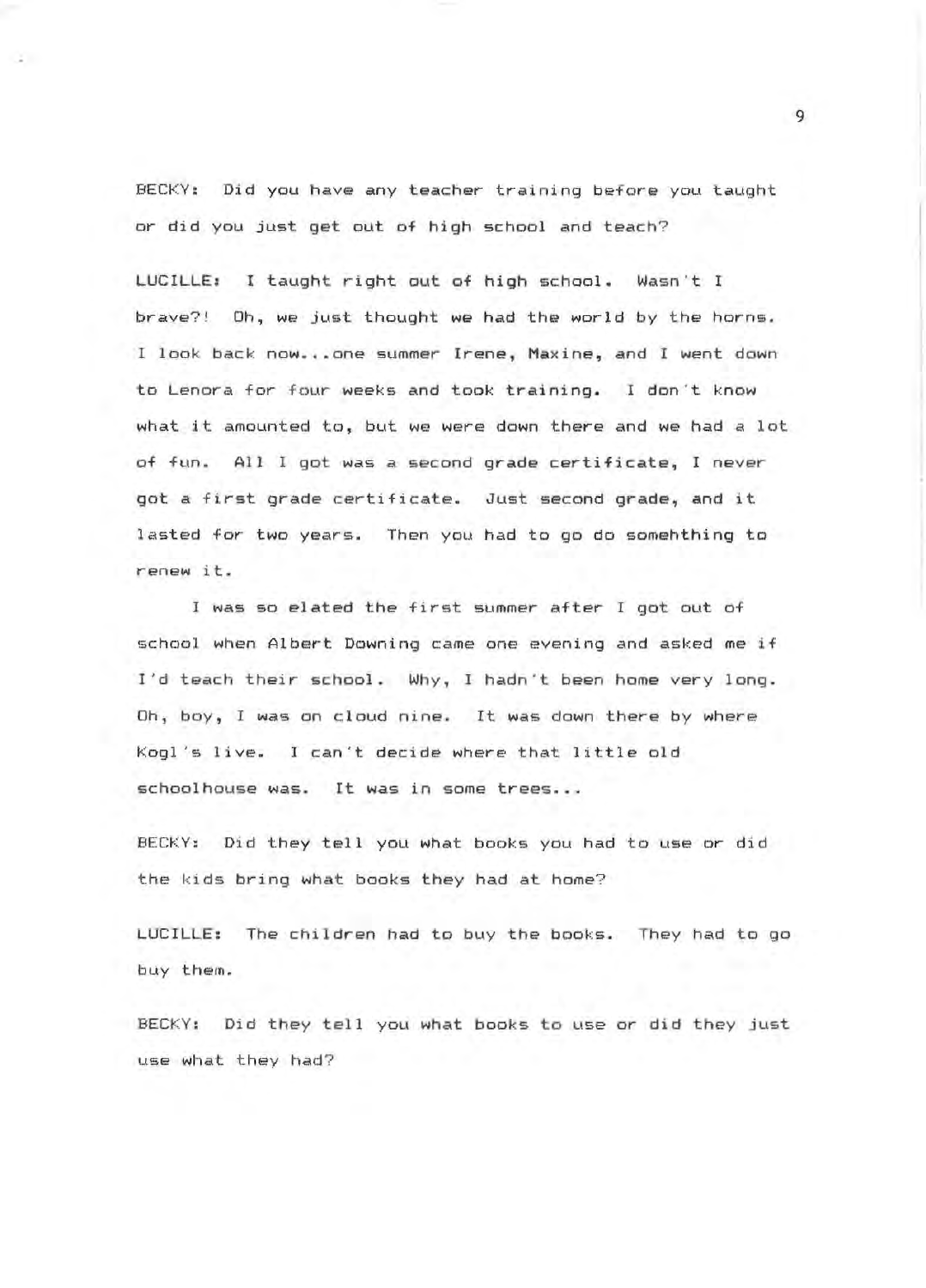LUCILLE: Oh, they had to buy certain books. We had the Stone Arithmetic. The books were there and the parents would go in and tell them what grades their children were in. They'd pile the books up. I know we had one bedroom at home and it just had piles and piles of schoolbooks in it.

They also started Social Studies when I was teaching. That's when they had...well, you know what it is. We didn't have any book. We had nothing to go by. So we wrote to all these different companies. We wrote to where they made chocolate, and we'd write to where they made this and that. We wrote to the rubber companies and all that. We got little booklets and that's what we used. We had to buy that ourselves. They didn't buy it.

As far as music, not very many places had even a piano, you know. Do you remember Tiny McDKougal? She taught, and she couldn't sing or play or anything, so she'd come and have me go to her school and have music once a month or so. She wanted me to help her, so I did that. It was all a free will offering. Nowadays they won't do anything unless they get paid for it. Oh, I always had music. They sang something or I read them a story. Most usually they liked to sing.

BECKY: You did that first thing in the morning?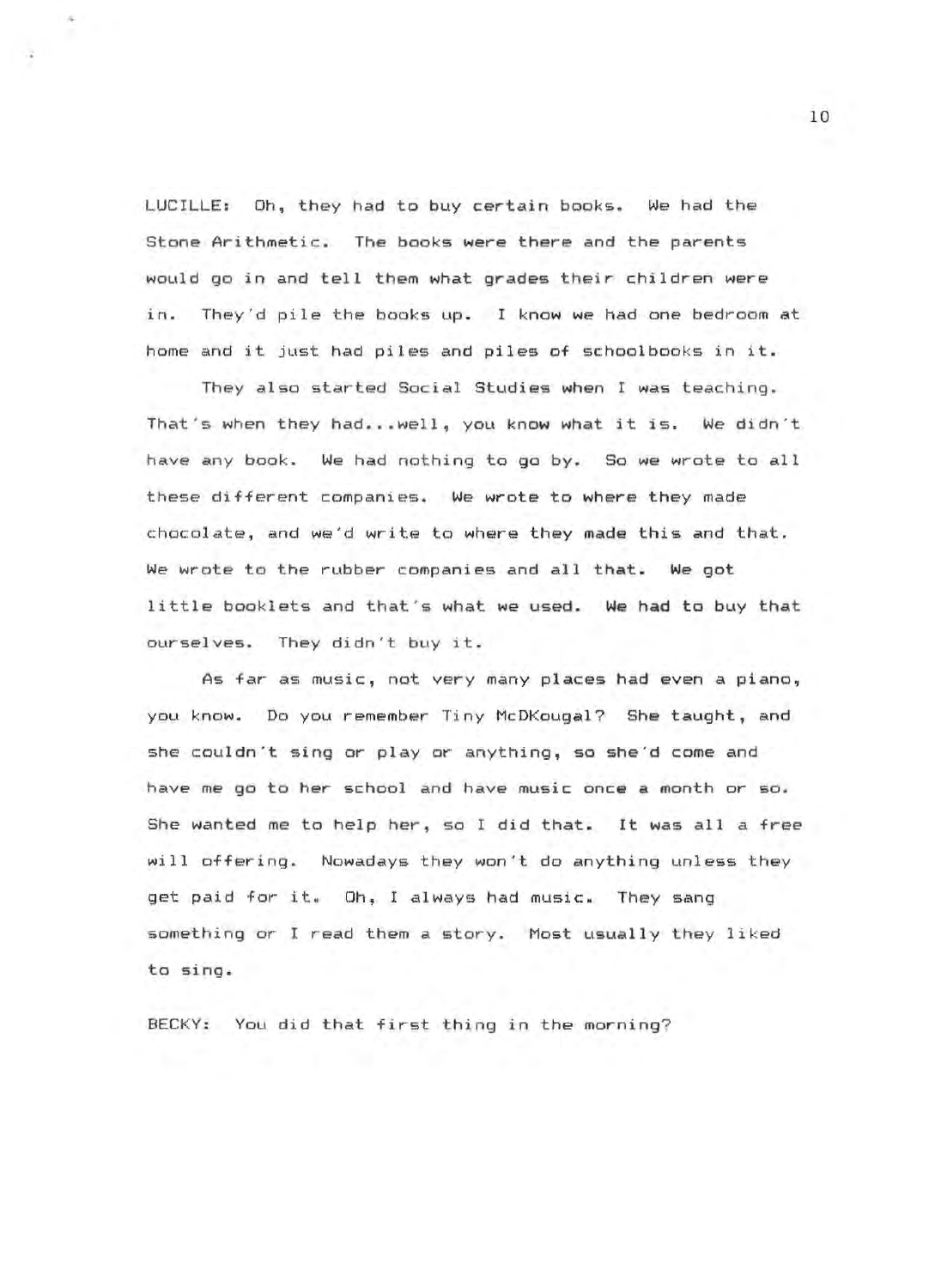LUCILLE: Yes, and then when we came in after noon, too. I had what we called opening exercises.

We'd all go up there and the kids would sit on the recitation bench. The little kids listened to the big kids and learned from them.

Oh, and we had spelling bees. That's one thing we did have. It must have been Tiny McDougal's class...some other school came in and, oh, boy, we'd line them up against the wall and have spelling bees.

BECKY: It says in these reports that you had a library in school number 44. Do you remember one?

LUCILLE: Well, I suppose there could have been. I don't remember.

BECKY: What were some of the chores that you did around the school ?

LUCILLE: Of course we had to do all the cleaning. Unless you could get the kids to help you. Sometimes I let the kids go and beat the erasers together and this, that, and the other.

Also, I started hot lunches. I just got so sick of that old, cold sandwich. I always liked to eat. Well, anyway, the different ones would bring different things. Like, we'd have potato soup and I'd have somebody bring the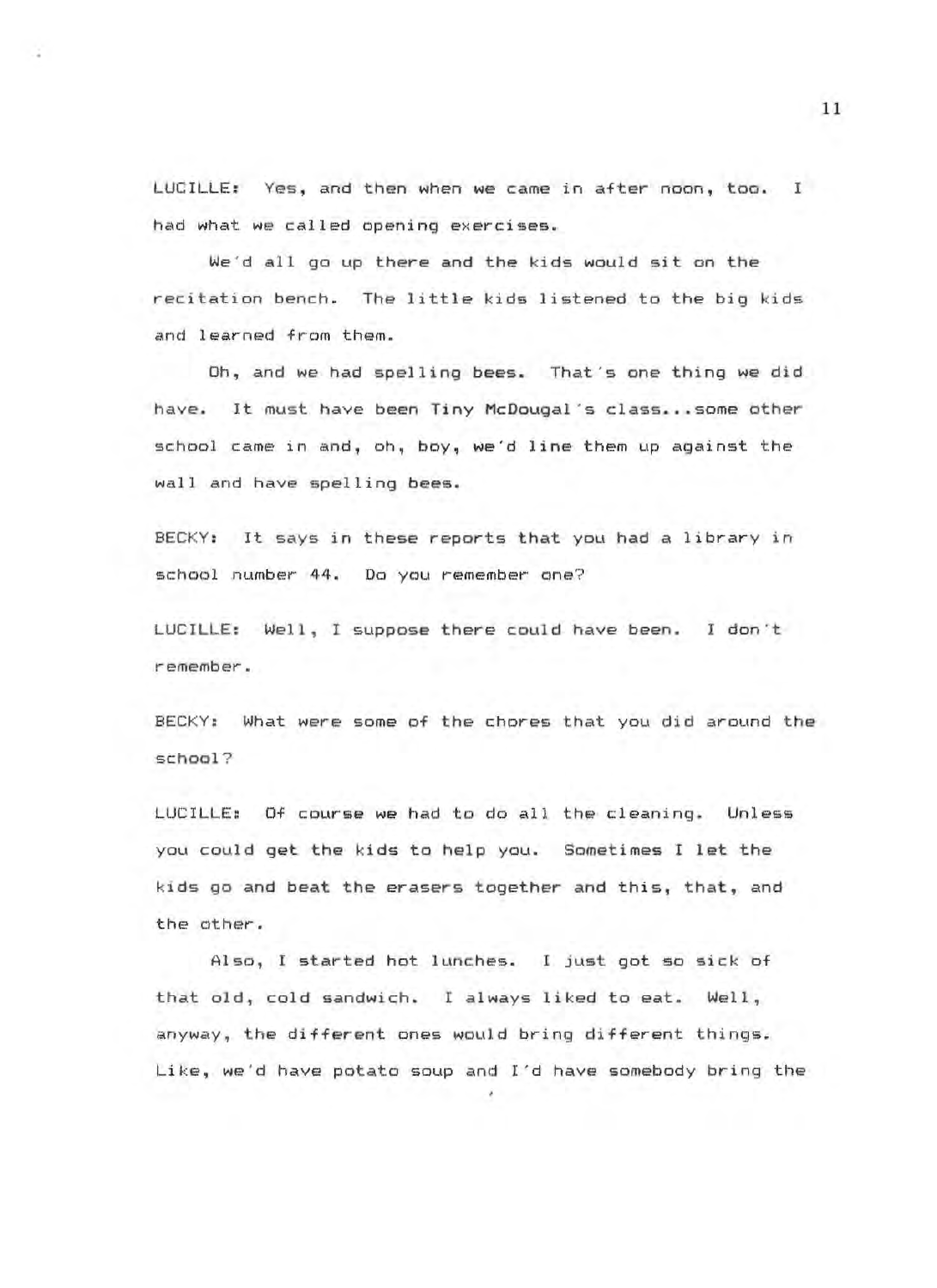milk and somebody the potatoes and cook them on the old stove. Bean soup, potato soup... the kids really liked it. Then after that they got to **wash** the dishes. It would give them something ta do **when** it was cold .

BECKY: Did you have a car to drive or...?

LUCILLE: It was my daddy's car. My mother was staying in Atwood with the kids. I stayed there and drove out from Atwood my first year. Then I was married and I drove Ralph's car down there on the creek by Binnings.

I had quite a bunch down there, quite a bunch. That bunch down by Binnings ... they were just nothing but little heathens. They had really tied that teacher up, Emma Martin. They tied her in the seat the year before and tied her up .

So you see, that was a long time ago and they were little villains. They had never seen T.V., either. That 's what has caused our trouble right there, Becky, that  $T.V.$ Oh, my. There's so many things that come on that thing that these children shouldn't watch. These chi ldren whose parents are gone, they just sit in front of that. It 's just an awful thing. Not good... not good.

BECKY: Was the school used for anything in the community?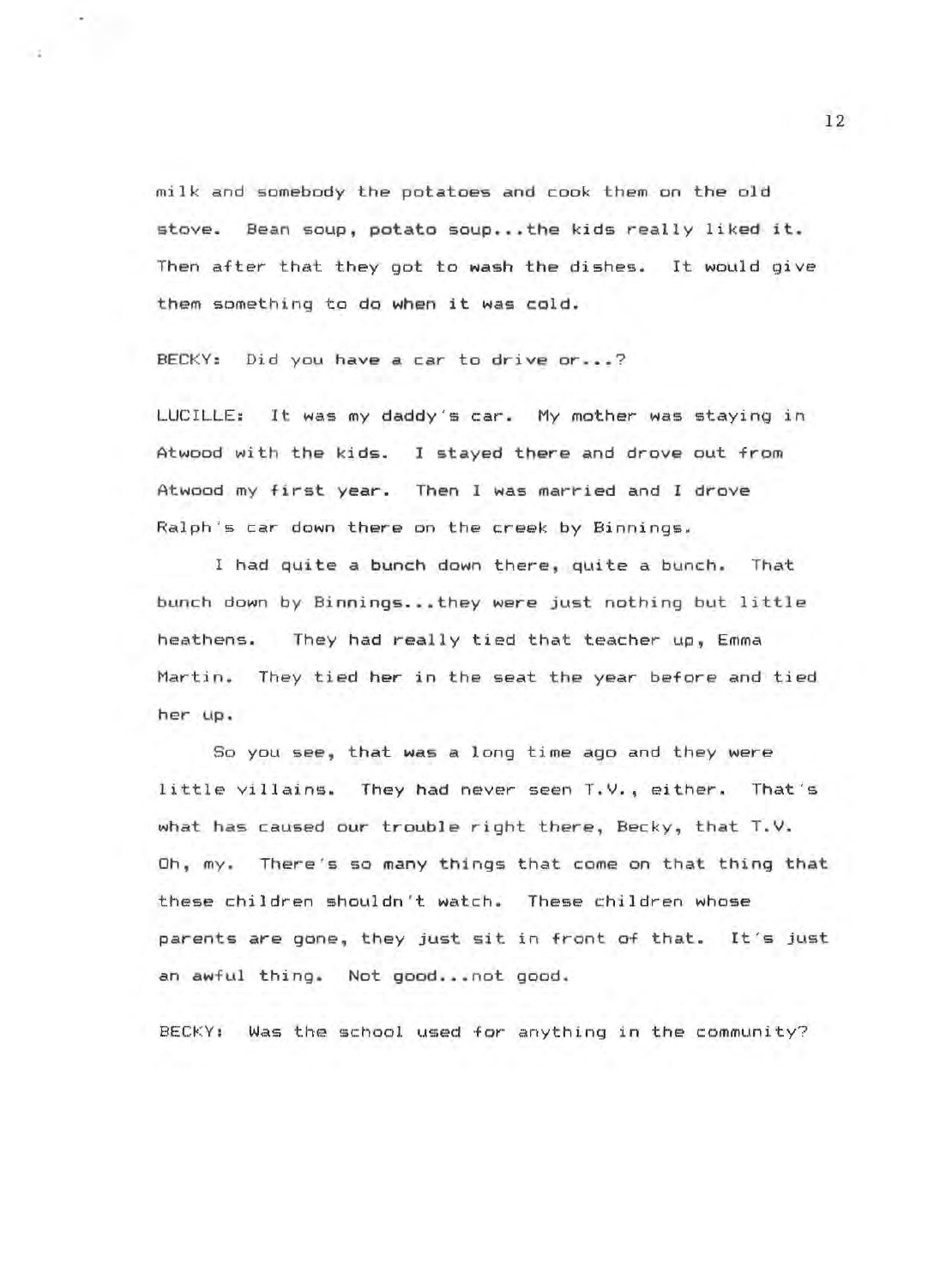LUCILLE: Oh, I always had a Christmas program and this, that, and the other. Boy, the old schoolhouse would Just be full for the Christmas program. Everybody liked to see the kids. That 's what I liked to do, too. I thought we had a lot of fun practicing for the program. But, I don't remember much. Now, Mrs. Bertram, she taught down where we were. She had a lot of things doing. She lived in the basement. She was quite *a* woman and *a* wonderful teacher.

BECKY: How about the kids that you taught. Do you remember waht any of them did?

LUCILLE: Meryl and Marilyn Martin, their daddy and mother were ministers. He was a minister over here and they lived in the parsonage. Meryl turned out to be quite a guy. I think he's been the manager of some store or something up in Iowa. I don't think there's any others I remember.

What I liked were the little ones. I remember June Argabright, June Beamgard now, Ruth Downing and Billy Faylon. I'd just work my head off to try to get them to do things. It's fun to work with the little ones. That's what I like. When they get a little smarter they think they can do anything you can and I don't like it. Yes, they were a cute bunch . Mrs. Downing dressed Ruthis so cute and Mrs. Argabright dressed June so cute. June was such a cute little girl.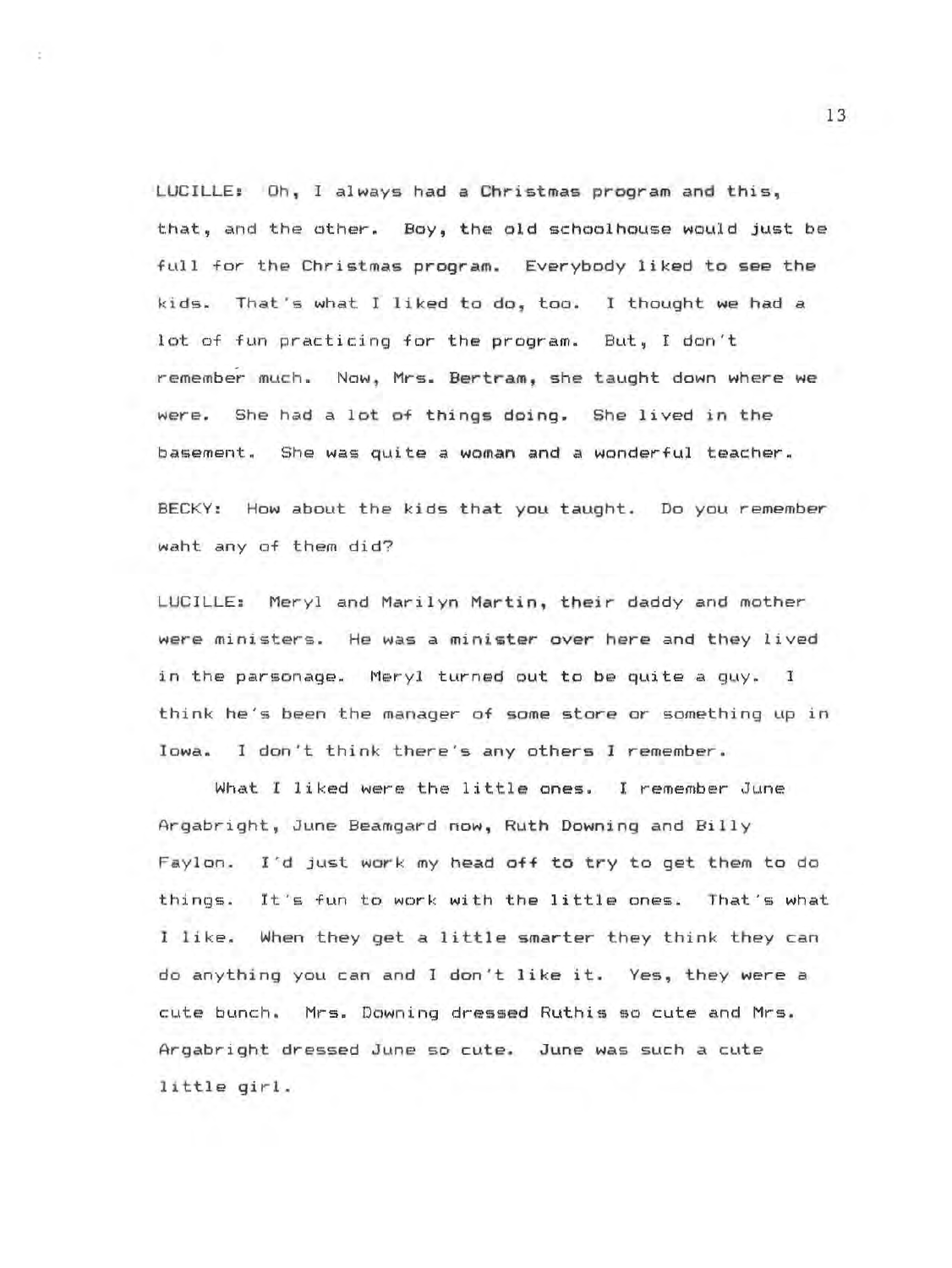Ruthie had to go out and be paddled several times. Her daddy came and she didn't want to stay. They babied her so she didn't want to stay and go to school . She wanted to go home. So her dad would come and take her out to the woodshed.

BECKY: Did kids back then want to go on to college, or did they want to stay and farm or get married, or whatever they were going to do?

LUCILLE: Maybe we teachers didn't encourage them very much. No, maybe we didn't because it was such hard times. Such hard times. I don't remember anything about that. If they got to high school, that was pretty good, you know.

People are having to struggle now, but it's a different ... it's different than it was then. I'll tell you that. Somehow people can get money nowadays it seems like. When I was young .•. when Ralph and I were married, we just had nothing. Absolutely nothing. We lived here with his folks. There were four families that lived here at that ti me.

That's when I taught down at Binnings, when we were living here. I drove down to Binninbs. The old school would by so cold when you went in. Oh, my! You had to start your fire.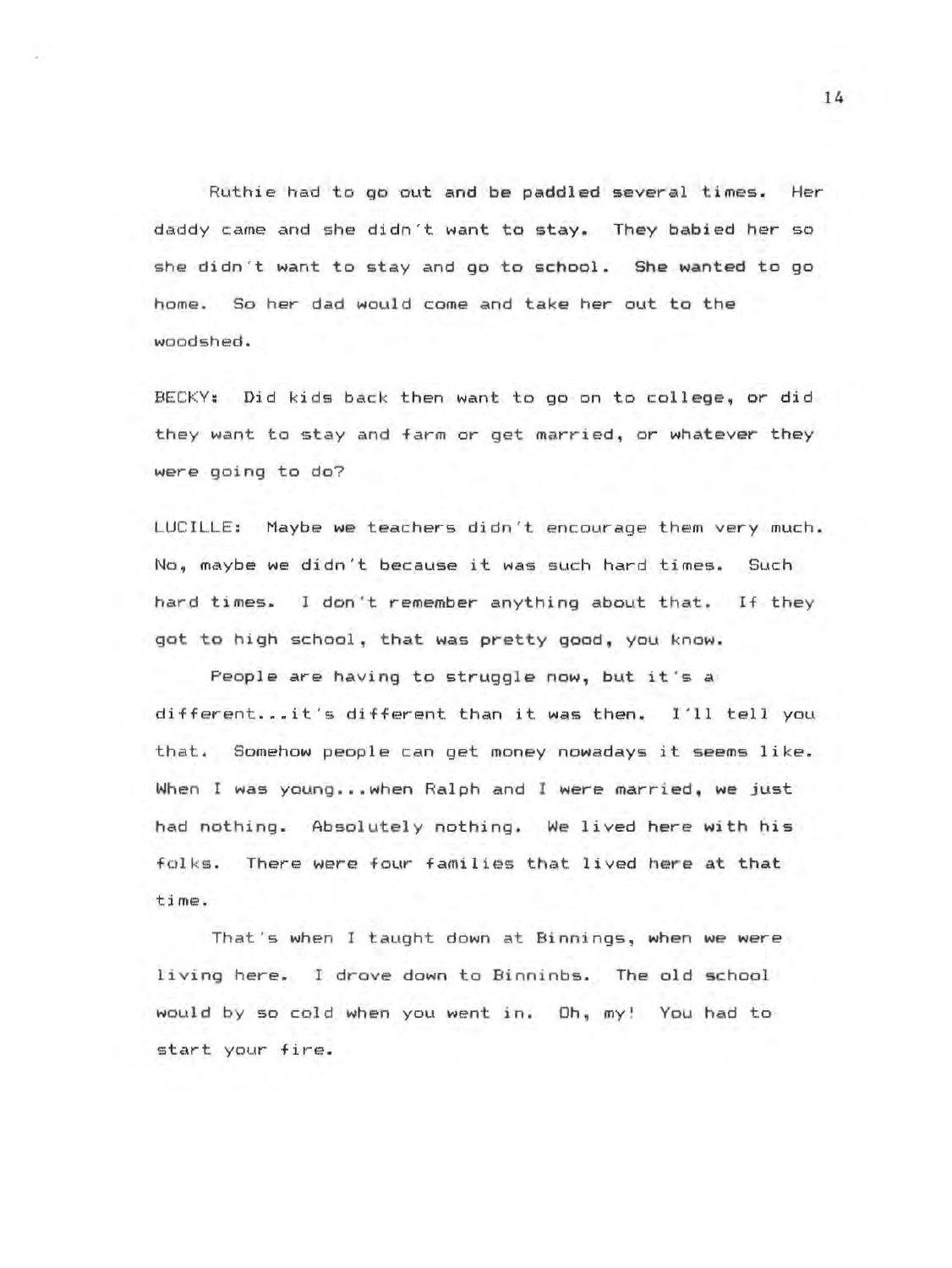This schoolhouse up here had one of those great big old...maybe you remember them, with a jacket around them. Old, cold-blooded stoves. Ralph just put me right up on top of it. My feet hurt so bad and me so cold. He'd put me right up on top of it so I could feel a little bit of the heat .

BECKY: You taught up here at number 44 for three years didn't you?

LUCILLE: I maybe did.

BECKY: I don't know that for sure, but these papers that I found in the courthouse... one was for 1937, 1938 was missing, and the other one was for 1939. You were the teacher for 1937 and 1939, so I just figured you had stayed for the one in between, too.

LUCILLE: I expect that's right. I should have kept those old teacher things, but I didn't. I don't have any of them at all.

BECKY: Well, this is just the superintendent's report or somehting that they send in.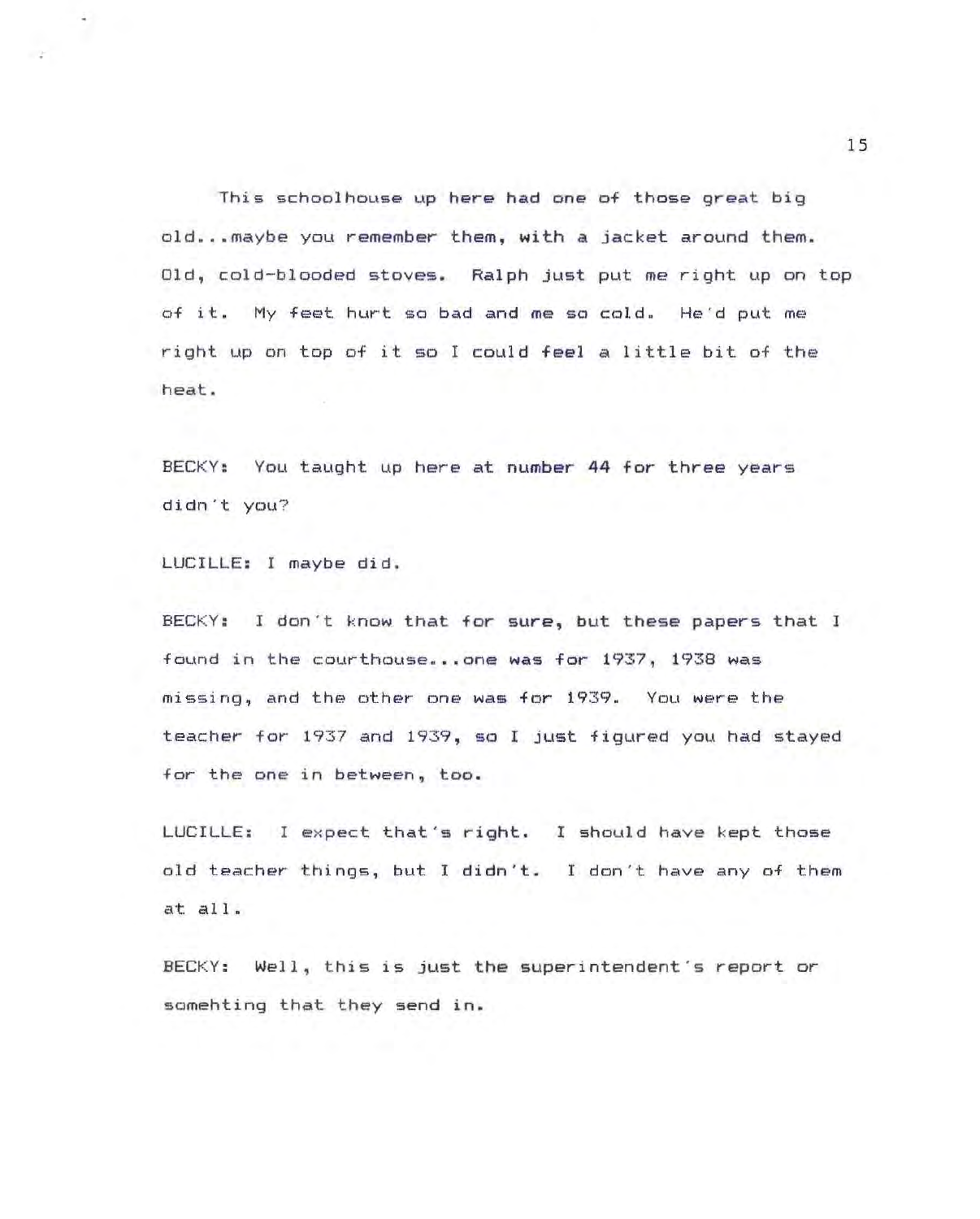LUCILLE: The superintendent came out sometimes ••. well, not more than twice a year. I think Mellick was the superintendent when I was teaching.

I just started teaching right out of high school. I often think how brave I must have been. Just think how brave I was! I used to give the children little prized for things they did. Well...

BECKY: And you had to buy that with your own money?

LUCILLE: Why, sure! We were good old souls. We never thought anything about it. Thirty dollars. When I taught down there at Binni ngs, I stayed at Walters'. I suppose I paid ten dollars for my board. So that only left me twenty dollars.

BECKY: And you bought all the prizes and everything out of your **twenty dollars?** 

LUCILLE: Yes, I did.

 $\rightarrow$ 

BECKY: I don't know many teachers that would do that today. LUCILLE: Well, you know they wouldn't, Becky.

BECKY: Is there anything else you'd like to tell me?

LUCILLE: I feel sorry for the children of today. I feel very sorry for them. The home life isn't like it was when I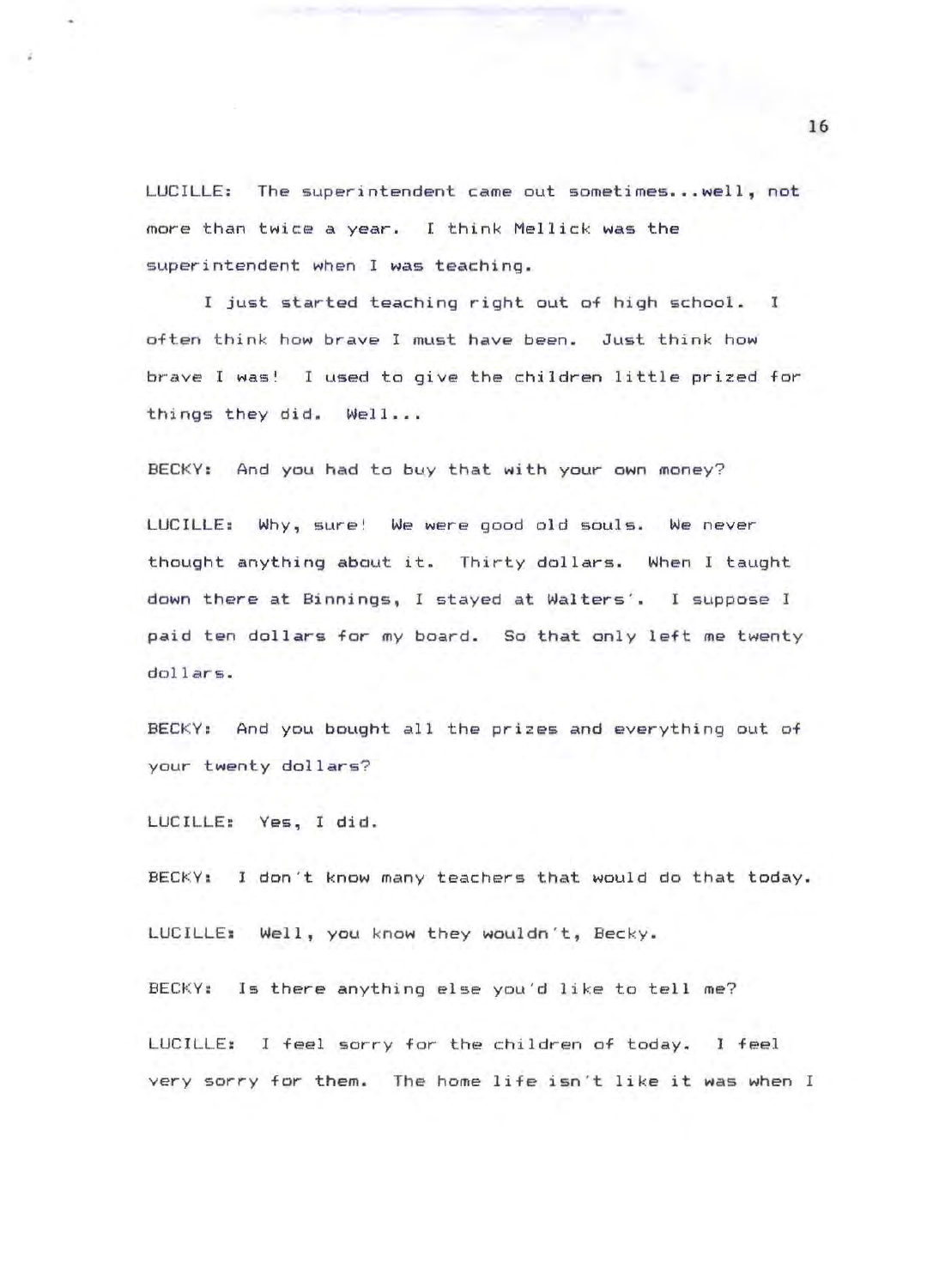was a child, you know, there's so many times when the mother goes off to work and the dad goes off to work and the kids .••

My daddy was all out for his kids. He wanted us to have good teachers. We really did have some good teachers. I don't know about nowadays. The morals of some of the teachers are so terrible that they shouldn't even be in the school. I don't go, but I know that, Becky, I know that. I went to something down there at Atwood, oh, I like to go to school things. I don't know what it was, but from where I walked in the door to go in to turn, I heard the most vile language from those children. My, my! Swearing, cuss words, dirty words, everything. So, I don't know if they let them talk that way or not, but I thought that that was a sample of it and I thought, "My word!"

I guess you could say that we don't talk that way here, we don't use that kind of language in this room. I know it must be hard.

<sup>A</sup>good teacher is priceless. You can't put a price on a good teacher that really is sincere. I'm sure there's a lot of children that need someone to love them. They don 't think anyone cares about them. Put your arm around them and give 'em a hug. I don't know where I heard that, but she said she gave the kids a hug every day when they came in the room. If you only have six, if you could just straighten